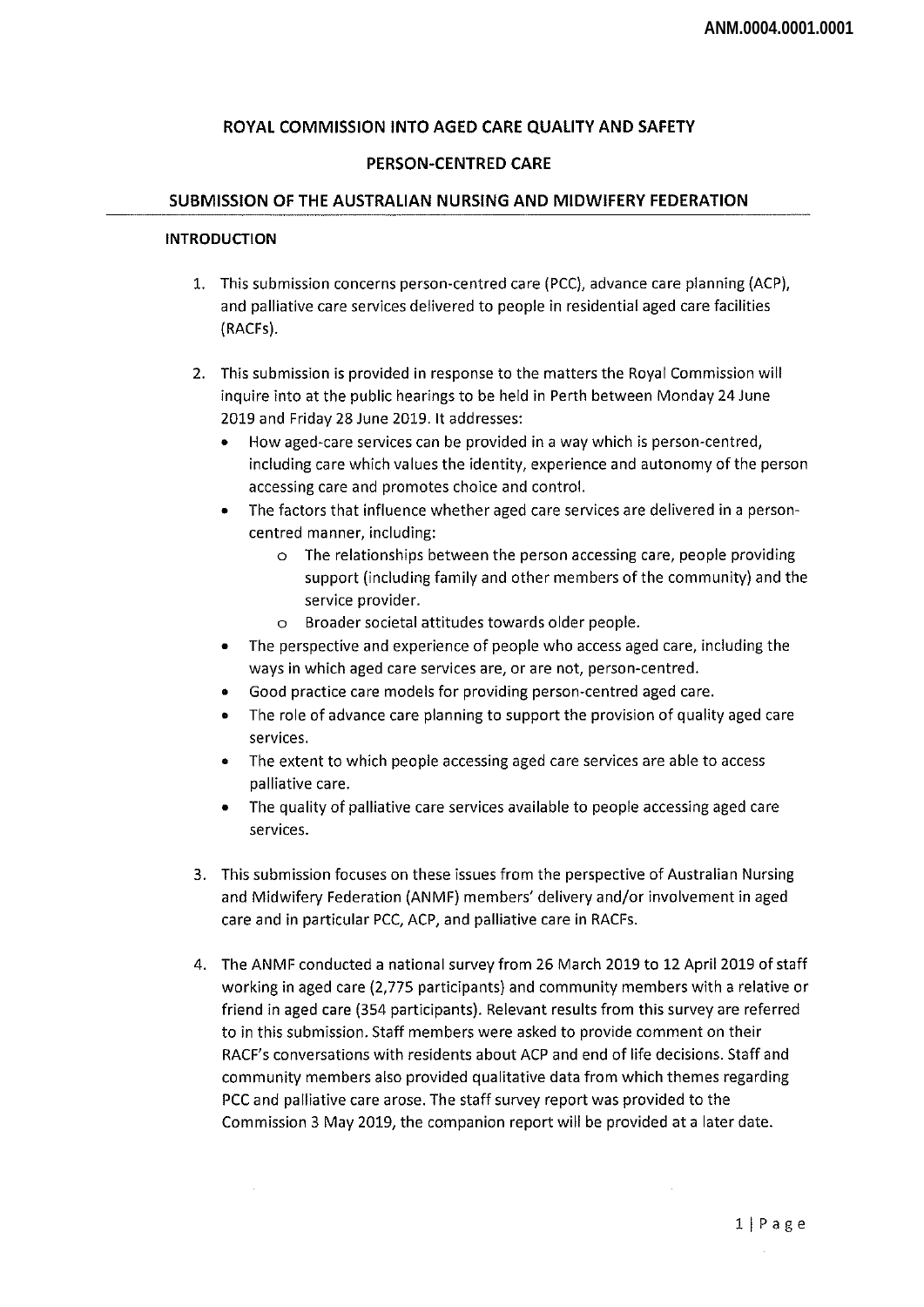5. This submission identifies the problems that are experienced in the provision of PCC, ACP, and palliative care and then puts forward elements of what constitute good practice.

### The AUSTRALIAN NURSING AND MIDWIFERY FEDERATION (ANMF)

- 6. The Australian Nursing and Midwifery Federation (ANMF) is Australia's largest national union and professional nursing and midwifery organisation, in collaboration with the ANMF's eight state and territory branches, we represent the professional, industrial and political interests of more than 275,000 nurses, midwives, and care workers across the country.
- 7. Our members work in the public and private health, aged care, and disability sectors across <sup>a</sup> wide variety of urban, rural, and remote locations. We work with them to improve their ability to deliver safe and best practice care in each and every one of these settings, fulfil their professional goals, and achieve a healthy work/life balance.
- 8. Our strong and growing membership and integrated role as both a trade union and professional organisation provide us with <sup>a</sup> complete understanding of all aspects of the nursing and midwifery professions and see us uniquely placed to defend and advance our professions.
- 9. Through our work with members we aim to strengthen the contribution of nursing and midwifery to improving Australia's health and aged care systems, and the health of our national and global communities.
- 10. The ANMF represents almost 40,000 nurses and care-workers working in the aged care sector, across both residential and home and community care settings.<sup>1</sup>

#### BACKGROUND

- 11. The ANMF's position is that all residents of aged care facilities should have access to and experience safe, best practice care regardless of their location, health conditions, personal circumstances, and background.
- 12. Nurses and care workers are central to the provision of care encompassing all aspects of health care. This includes health promotion, prevention of illness and injury, care ofthe ill, disabled and dying. Care should be evidence-based and holistic in addressing physical, mental, social, and emotional wellbeing and should also be delivered in a manner that is appropriate and consistent with the individual preferences, values, and beliefs of each person.

<sup>&</sup>lt;sup>1</sup> Care workers can be referred to by a variety of titles, including but not limited to 'assistant in nursing', 'personal care worker' and 'aged care worker'. In Australia, these staff are unregulated in contrast to registered nurses and enrolled nurses. For the purposes of this submission, workers who provide assistance in nursing care within RACFs are referred to as care workers.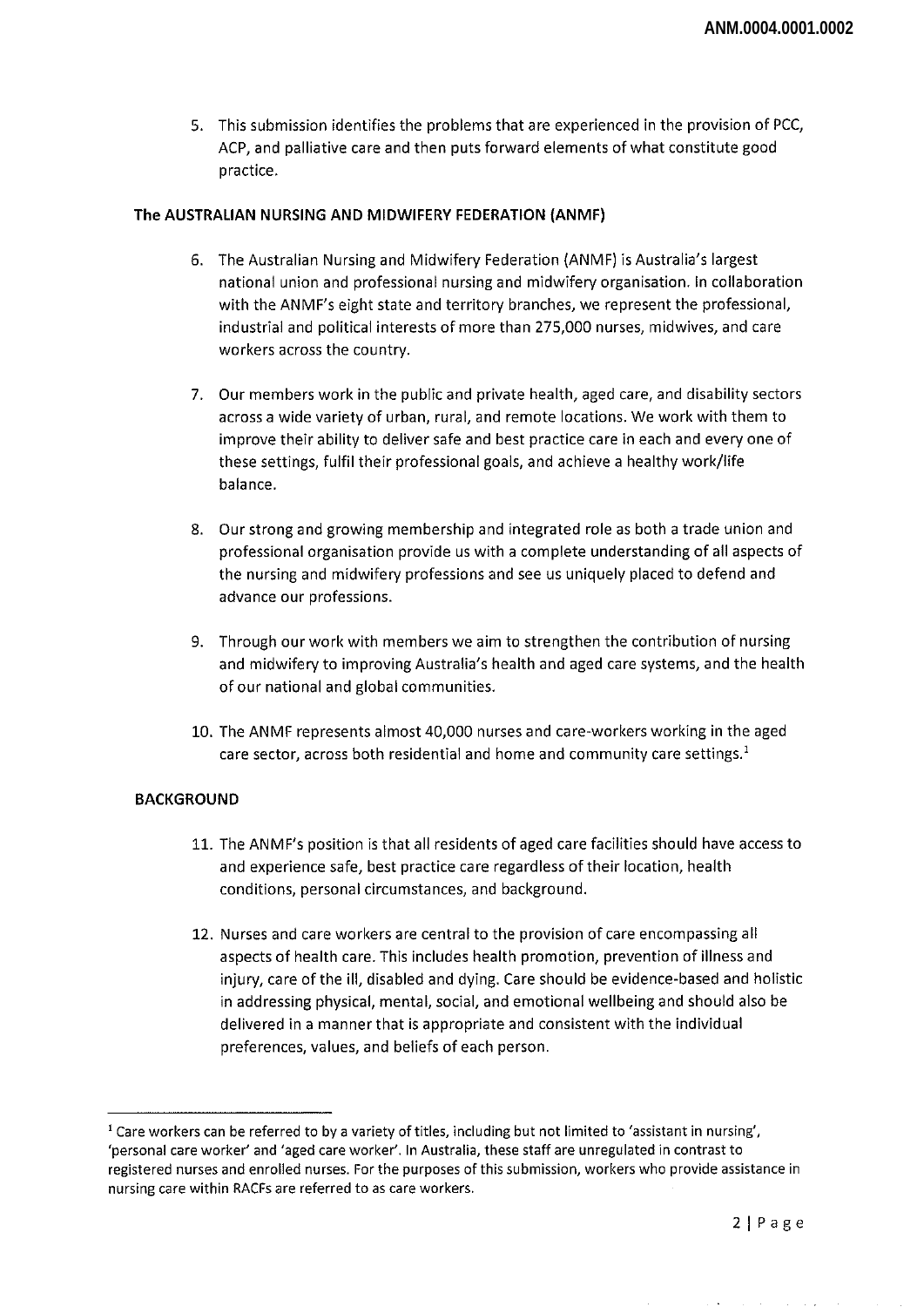# *Person Centred Care (PCC)*

- 13. At its most basic, PCC is about focussing care on the needs ofthe individual person as opposed to the needs of the service. Person centred care acknowledges that each individual has their own needs, preferences, priorities, beliefs and views of how they would like (or not like) to be cared for.<sup>2</sup> These factors are also flexible and fluid; they may change over time. Person centred care has at its heart, the aim of enabling people to act as equal partners in the planning of their care and to always feel that their opinions and preferences are listened to and important. When a person is not able to make their own perspective known to staff, they may have a delegated person to make decisions and be involved in PCC on their behalf, this is discussed further below in relation to ACP. Person centred care is integral to the delivery of good practice care in RACFS and is the responsibility of all staff and organisations.
- 14. The ANMF and its members support and actively promote PCC. There are good practice models of PCC for RACFs that are led by or involve nurses. The ANMF and its members seek to improve PCC principles and address gaps in practice in line with the broader drive to enhance the delivery of PCC across all health and aged care contexts. The ANMF and its members value and understand the importance ofthe relationship between residents, their relatives/loved ones, and staff members and seek to work in partnership with them to deliver good practice PCC.
- 15. Known barriers to the provision of PCC include the related burdens of lack oftime and lack of staff, as well as lack of organisational support, resources, and training.<sup>3</sup> A focus on ensuring sufficient staffing and skills mixes in RACFs as well as the provision of improved resources, training, and organisational support for the delivery of and mechanisms that support PCC is vital.
- 16. Person-centred care has demonstrated benefits among RACF residents with dementia including upon ability to perform activities of daily living and quality of life.<sup>4,5</sup> Cost-savings for RACFs may also be realised via the implementation of PCC.<sup>6</sup>
- 17. Person-centred care is also about ensuring that individuals, their relatives and loved ones are able to make informed decisions and choices regarding their care; now and

https://onlinelibrary.wiley.com/doi/full/10.1111/j.1365-2702.2004.01091.x

https://journals.plos.org/plosmedicine/article?id=10.1371/journal.pmed.1002500

<sup>2</sup> McCormack, B., and McCane, T. (Eds) (2016) Person-centred practice in nursing and health care: Theory and Practice. John Wiley and Sons. Chichester, West Sussex.

<sup>3</sup> West, E., Barron, D.N., and Reeves, R. (2005). Overcoming the barriers to patient-centred care: time, tools and *training. Journal of Clinical Nursing*. 14(4):435-443. Available online:

<sup>4</sup> Sjogren, K., Lindkvist, M. and Sandman, P.O. et al. (2013). Person-centredness and its association with resident well-being in dementia care units. *Journal of Advanced Nursing.* 69(10):2196-205. Available online: https://onlinelibrary.wiley.com/doi/full/10.1111/jan.12085

<sup>5</sup> Chenoweth, L, Stein-Parbury, J., and Lapkin, S. et al. (2019). <sup>E</sup> ffects of person-centered care at the organisational-level for people with dementia. A systematic review. *PLoS One.* 14(2):e0212686. Available online: 10.1371/journal.pone.0212686

<sup>6</sup> Ballard, C, Corbett, A. and Orrell, M. et al. (2018) Impact of person-centred care training and person-centred activities on quality of life, agitation, and antipsychotic use in people with dementia living in nursing homes: A cluster-randomised controlled trial. *PLoS Med.* 15(2):el002500.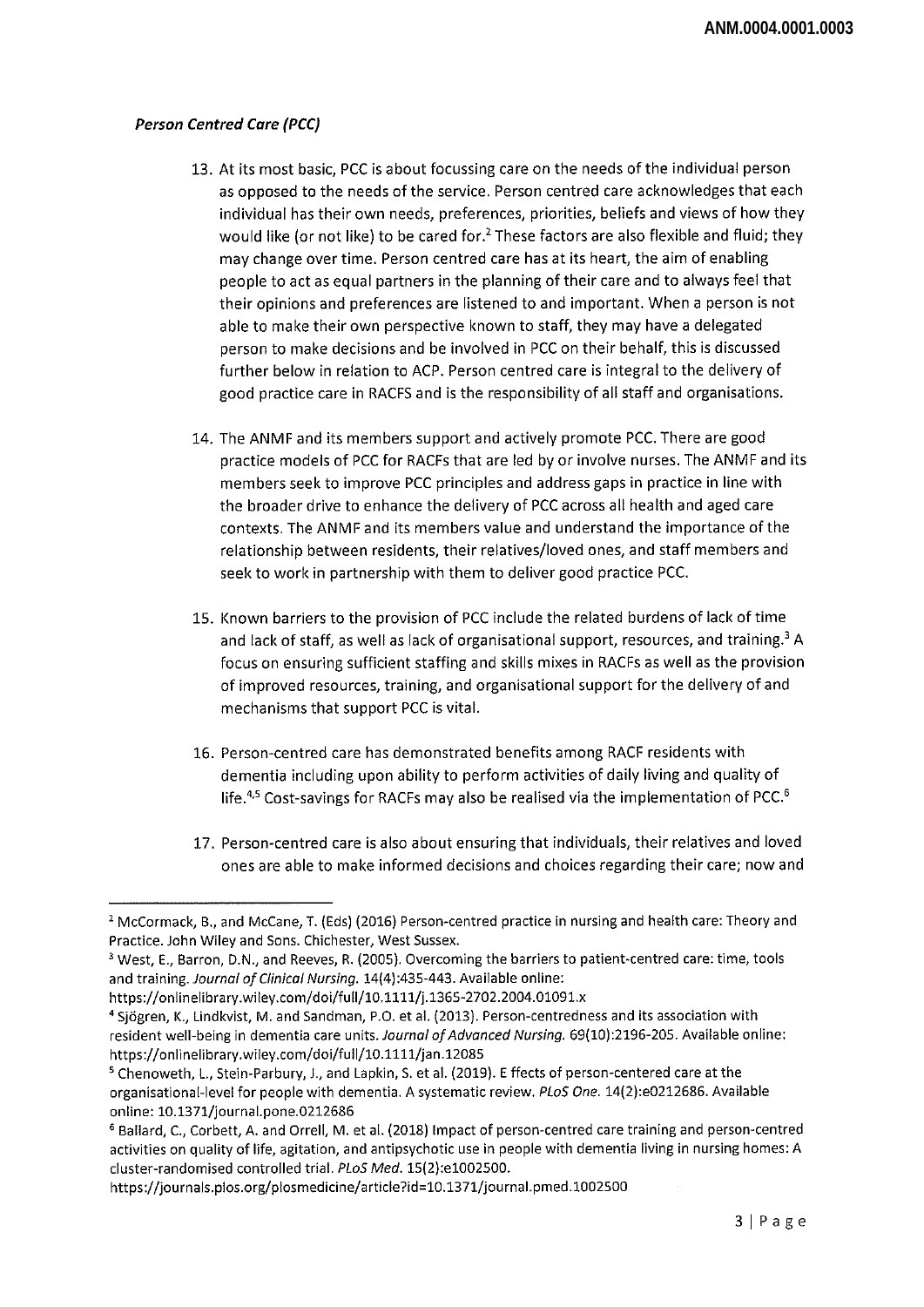in the future. Ensuring that ACP is undertaken in collaboration between staff and residents and/or a designated relative or loved one is one example of this.

- *18.* Another example is ensuring that people are able to make decisions regarding their care based on information about a RACE prior to entering the facility as a resident; to ensure that the type and nature of care they will receive is in line with their needs and preferences. There is an absence of information for consumers regarding staffing and skills mix of RACFs to be able to assess whether a particular RACE is suitable for providing the type of care that <sup>a</sup> resident may want. For example, the skills and staffing mix of a RACE is not readily available to consumers, so currently people are hampered in their choices regarding selection of a suitable RACE.
- 19. Person-centred care must recognise the diversity of RACE residents including but not restricted to; culturally and linguistically diverse, Aboriginal and Torres Strait Islander, gender and sexually diverse (LGBTQI+) people. People from these groups (or who belong to intersecting groups) may or may not share common preferences, values, or beliefs regarding their care including in relation to palliative care, ACP, and end of life care. It is vital that staff are trained, supported, and have the time to engage individually with each resident and/or their relatives and loved ones to enable good practice PCC.
- 20. Patient-centred care (a closely related concept to PCC more attuned to acute care contexts with hospital patients) is an expectation of nursing that recognises the person or designated representative of that person (e.g. a designated relative or loved one) as <sup>a</sup> partner in the coordination of care based upon that person's wishes. As with PCC, patient-centred care is especially important at the end of life and requires expertise and <sup>a</sup> range of skills expected of and within the scope of practice of nurses.<sup>7,8</sup>
- 21. Evidence-based practice and PCC has been argued to be challenging to reconcile.<sup>9</sup> This is apparent where the available clinical evidence underpinning care planning for a resident may be at odds with the personal and potentially unique preferences for care held by that person and/or their relatives or loved ones. More recent advances in technology, research, and the approach to care however is increasingly enabling the complementary delivery of evidence-based practice and PCC.
- 22. Aged care staff must be aware of key ethical principles to ensure that residents, relatives and loved ones are provided with clear, evidence-based information they require to make informed decisions in line with their own preferences, values, and beliefs. Staff must also be able to support residents and relatives through decision

<sup>7</sup> Ferguson, R. (2018). Care coordination at the end of life: the nurse's role. *Nursing.* 48(2): 11-13. Available online: https://oce.ovid.com/article/00152193-201802000-00004/HTML

<sup>8</sup> Royal College of Nursing (RCN). (2016). Fundamentals of end of life care: Roles and responsibilities. RCN. Available online: https://rcni.com/hosted-content/rcn/fundamentals-of-end-of-life-care/roles-andresponsibilities

<sup>9</sup> Weaver, R.R. (2015). Reconciling evidence-based medicine and patient-centred care: defining evidence-based inputs to patient-centred decisions. *Journal of Evaluation in Clinical Practice*. 21(6):1076-1080. Available online: https://www.ncbi.nlm.nih.gov/pmc/articles/PMC5057360/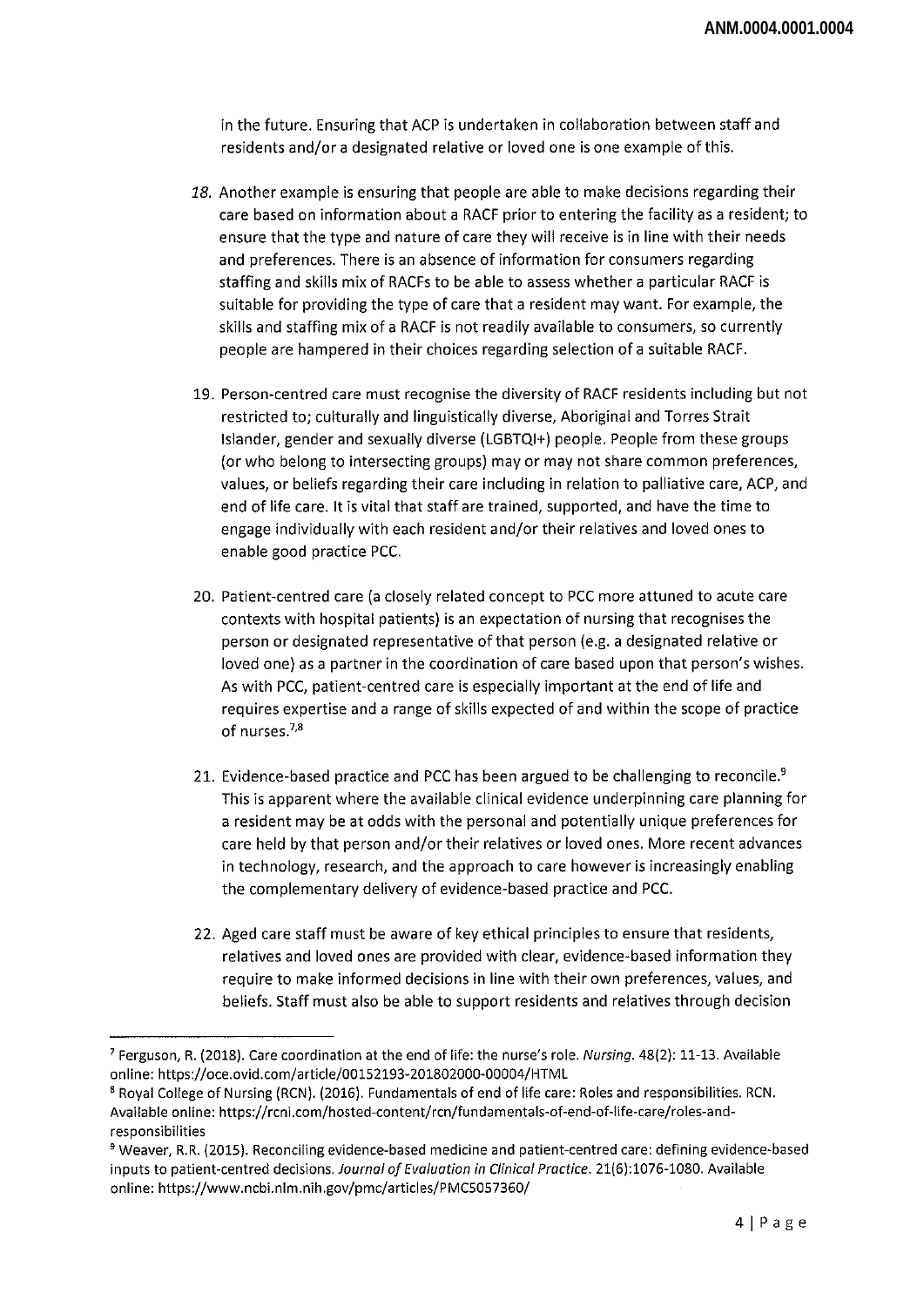making processes. Person-centred care in combination with evidence-based health care practices can yield outcomes benefiting both recipients of care and organisations.10

23. Beyond the benefits for residents of RACFs, PCC is also known to improve outcomes for staff, such as job characteristics and job-related well-being, particularly for staff members who feel supported.<sup>11</sup> As workforces who engage in PCC feel more competent, further implementation of PCC may have <sup>a</sup> positive impact on the attractiveness of RAFC employment.

# *ADVANCE CARE PLANNING (ACP)*

- 24. Advance care planning (ACP) is an important component in the provision of highquality end-of-life care. It is undertaken to support an individual who is at any stage of health, and maintains <sup>a</sup> decisional capacity, to plan for their future care. This planning requires that an individual understands and shares their personal life goals, values and preferences across physical, psychological, social, and spiritual domains between themselves, their family, and healthcare providers.<sup>12</sup>
- 25. The goal of ACP is to ensure the individual receives best-quality care consistently aligned to these criteria. Should the individual's criteria shift then revision of the care plan may be required to ensure they continue to receive the best-quality care. The ACP may also include the appointment of a trusted person to make medical decisions on behalf of the individual should they lose the capacity to do so.<sup>13</sup>
- 26. Advance care planning in RACFs refers to discussions between residents, families, and healthcare professionals on future healthcare decisions, in advance of anticipated impairment in decision-making capacity. Advance care planning improves satisfaction and end-of-life care, while respecting individual resident autonomy. A written advanced care directive (ACD) may be developed based on ACP.14'15

<sup>10</sup> Delaney, L.J. (2018). Patient-centred care as an approach to improving health care in Australia. *Collegian.* 25:119-123. Available online: https://www.collegianjournal.com/article/S1322-7696(17)30042-2/pdf <sup>11</sup> Willemse, B.M., De Jonge, J., and Smit, D., et al. (2015). Staff's person-centredness in dementia care in

relation to job characteristics and job-related well-being: a cross-sectional survey in nursing homes. *Journal of Advanced Nursing.* 71(2):404-16. Available online: https://onlinelibrary.wiley.com/doi/full/10.llll/jan.12505 <sup>12</sup> Sudore, R.L, Lum, H.D., and You., J.J. et al. (2017) Defining Advance Care Planning for Adults: A Consensus Definition From <sup>a</sup> Multidisciplinary Delphi *Par\e\. Journal ofPain and Symptom Management.* 53(5): p. 821- 832.el. Available online: https://linkinghub.elsevier.com/retrieve/pii/S0885-3924(16)31232-5

<sup>&</sup>lt;sup>13</sup> Shepherd, J., Waller, A., and Sanson-Fisher, R. et al. (2018). Knowledge of, and participation in, advance care planning: A cross-sectional study of acute and critical care nurses' perceptions. *International Journal of Nursing Studies.* 86:(Oct):74-81. Available online:

https://www.sciencedirect.com/science/article/pii/S0020748918301433

<sup>14</sup> Weathers, E., O'Caoimh, R., and Cornally, N., et al. (2016). Advance care planning: A systematic review of randomised controlled trials conducted with older adults. *Maturitas.* 91(September):101-109. Available online: https://www.sciencedirect.com/science/article/pii/S0378512216301487

<sup>15</sup> Rietjens, J.A.C., Sudore, R.L, and Connolly, M. et al. (2017) Definition and recommendations for advance care planning: an international consensus supported by the European Association for Palliative Care. *The Lancet Oncology.* 18(9): e543-e551. Available online: https://linkinghub.elsevier.com/retrieve/pii/S1470- 2045(17)30582-X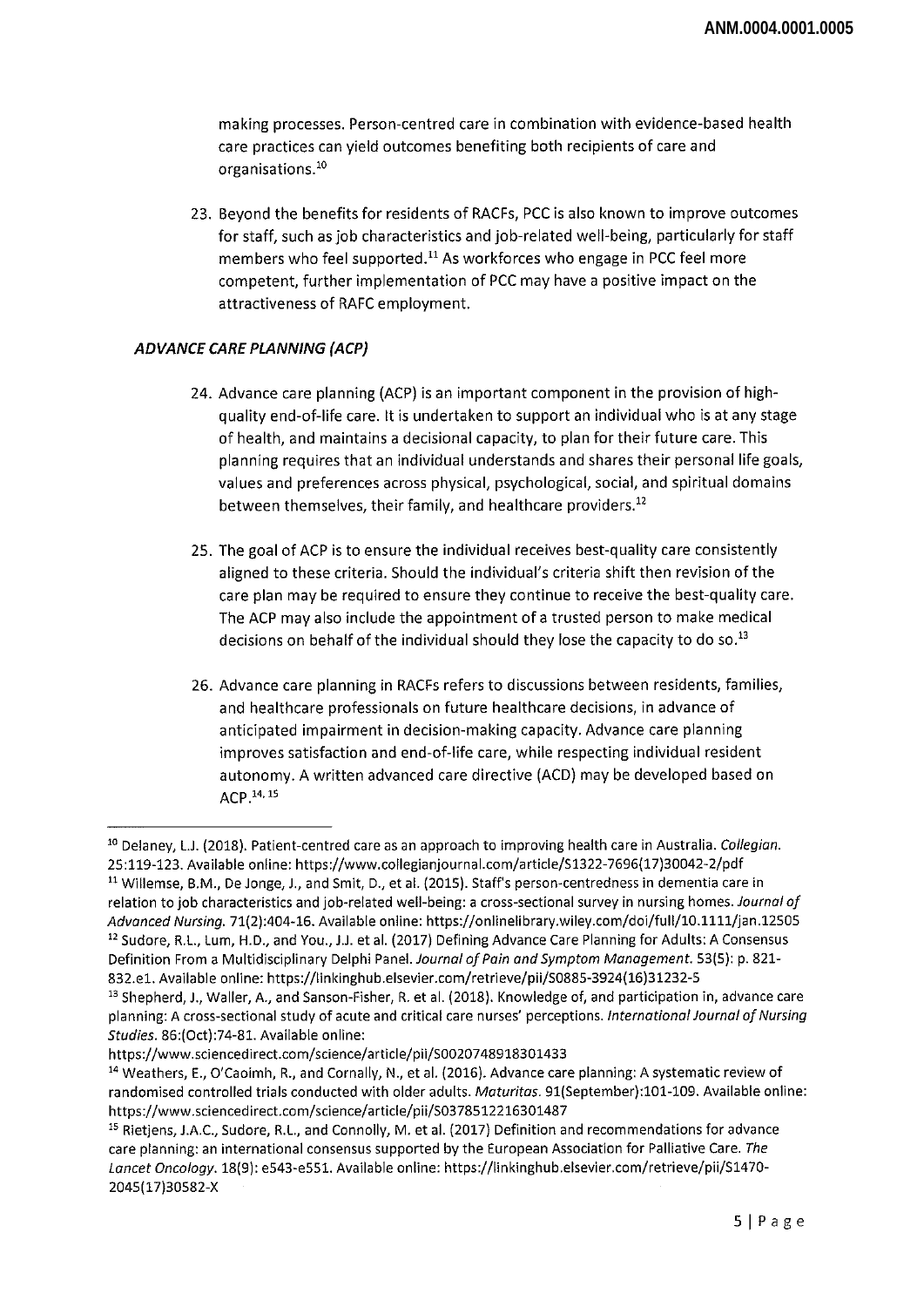- 27. Nurses can have important roles in ACP both in acute healthcare and primary care (e.g. general practice) as well as within RACFs and there is a growing understanding of the responsibilities that nurses can take in terms of advocating on behalf of residents and ensuring that ACP is undertaken sensitively and collaboratively with residents and their relatives/loved ones.<sup>16</sup>
- 28. In Australian RACFs, prevalence rates of ACDs appear to be generally higher than for people in the community or hospital, with 48% of residents having one or more ACD. However, there are likely to be unmet needs regarding ACP, as only 4% of all people rated as being "completely disabled" were noted to have a statutory directive for preferences of care and only 14% had <sup>a</sup> formally appointed substitute decisionmaker in a statutory directive.17,18
- 29. The ANMF supports ACP whereby individuals consider end-of-life decisions while they have the capacity to do so, and to provide instructions about their wishes for future treatment as direction for their family and health professionals.<sup>19</sup> Adequate time, training and education, sufficient staffing, and skills mixes are required to work collaboratively with residents and their relatives/loved ones regarding ACP and to ensure that residents and relatives feel supported and listened to throughout the process.
- 30. Person-centred care is an important factor for good-practice delivery of ACP in RACFs, where person-centredness is a known facilitator for better ACP where nurses play a key role in eliciting individual preferences, values, and beliefs. A personcentred approach to ACP is important to lessen the challenging and sometimes taboo nature of frank, open discussions regarding death and dying for some older people as it can be empowering and aid in better decision-making.<sup>20,21</sup>

<sup>&</sup>lt;sup>16</sup> Izumi, S. (2017). Advance Care Planning: The Nurse's Role. *American Journal of Nursing*. 117(6):55-61. Available online: https://oce.ovid.com/article/00000446-201706000-00028?relatedarticle=y

<sup>&</sup>lt;sup>17</sup> A statutory directive is a legislated State-based ACD used to outline a person's preferences of care and/or appoint a substitute decision-maker who can be called upon to make medical treatment decisions on behalf of a person whose decision-making capacity is impaired (Definitions from Buck, K., Detering, K., Sellars, M., et al. (2017) Prevalence of Advance Care Planning Documentation in Australian Health and Residential Aged Care Services, Short Report. Advance Care Planning Australia, Austin Health, Melbourne. Available online: https://www.advancecareplanning.org.au/docs/default-source/acpa-resource-library/2018-prevalencestudy/report-prevalence-of-advance-care-planning-document-2017\_summary-final.pdf?sfvrsn=2 <sup>18</sup> Buck, K., Detering, K., Sellars, M., et al. (2017) Prevalence of Advance Care Planning Documentation in Australian Health and Residential Aged Care Services, Short Report. Advance Care Planning Australia, Austin Health, Melbourne. Available online: https://www.advancecareplanning.org.au/docs/default-source/acparesource-library/2018-prevalence-study/report-prevalence-of-advance-care-planning-document-2017\_summary-fina!.pdf?sfvrsn=2

<sup>19</sup> Australian Nursing and Midwifery Federation (ANMF). Assisted Dying: ANMF Position'Statement. Available online: http://anmf.org.au/documents/policies/PS\_Assisted\_Dying.pdf

<sup>&</sup>lt;sup>20</sup> Batchelor, F., Hwang, K., and Haralambous, B., et al. (2019). Facilitators and barriers to advance care planning implementation in Australian aged care settings: A systematic review and thematic analysis. *Australasian Journal on Aging.* [Early View Version]. Available online:

https://onlinelibrary.wiley.com/doi/full/10.1111/ajag.12639

<sup>&</sup>lt;sup>21</sup> Sellars, M., Chung, O., and Nolte, L., et al. (2018). Perspectives of people with dementia and carers on advance care planning and end-of-life care: A systematic review and thematic synthesis of qualitative studies.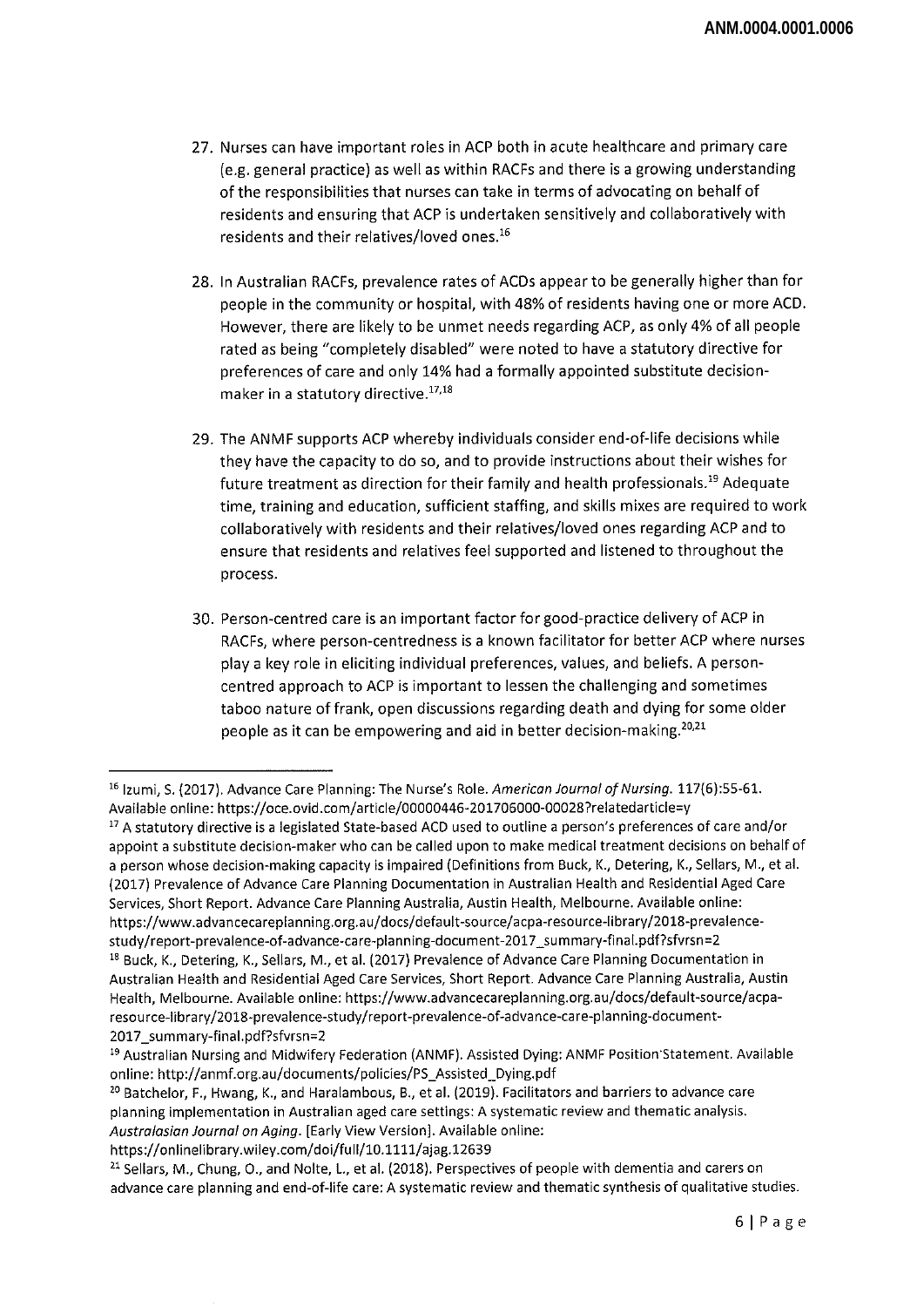# *Palliative Care*

- 31. Palliative care involves a person and/or family-centred approach that aims to improve the quality of life of people and their families facing the problems associated with life-limiting illness or conditions, through the prevention and relief of suffering by means of early identification, assessment, and treatment of pain and other problems, physical, psychosocial, and spiritual.<sup>22,23</sup>
- 32. In the present submission, the ANMF utilises the broadest definition of palliative care.<sup>24</sup> Palliative care may begin upon diagnosis or identification of a life-limiting or incurable illness or condition from which a person is unlikely to recover, and is focused upon ensuring that a person is able to live fully and comfortably. It is important to understand that palliative care is not just about end of life care; the provision of palliative care should be based upon individual need rather than prognosis.25
- 33. Palliative care involves treatment of individuals who have a serious illness or condition in which a cure or complete reversal is no longer possible. This is particularly the case for many residents of RACFs who, while not approaching the end of life more acutely (e.g. within the coming weeks or months), are unlikely to be 'cured' or to 'recover fully' due to the natural processes of ageing and decline. The purpose of palliative care is to assure the individual and those involved in his or her life experience, optimal quality of life both leading up to, and throughout end of life.

# **THE PROBLEMS**

# **Lack of mandated minimum staffing levels and skills mix**

- 34. Despite the recognition of the importance of the provision of PCC, APC, and palliative care for residents of RACFs, there are no mandated minimum staffing levels, skills mix, or models for aged care to ensure that staff can effectively provide these.
- 35. The ANMF refers to the witness statement of Ms Annie Butler dated <sup>1</sup> February 2019 at paragraphs 14-32. The evidence provided in Ms Butler's statement of <sup>1</sup> February 2019, the annexures and the evidence given by Ms Butler to the Royal

https://www.sciencedirect.com/science/article/pii/S08853924020044027via%3Dihub

https://www.sciencedirect.com/science/article/pii/S09598049040049767via%3Dihub

*Palliative Medicine.* 33(3): 274-290. Available online:

https://journals.sagepub.com/doi/10.1177/0269216318809571

<sup>&</sup>lt;sup>22</sup> Sepúlveda, C., Marlin, A., and Yoshida, T. et al. (2002). Palliative Care: The World Health Organization's Global Perspective. Journal of Pain and Symptom Management.24(2):91-96. Available online:

<sup>&</sup>lt;sup>23</sup> Ahmedzai, S.H., Costa, A., and Blengini, C. et al. (2002). A new international framework for palliative care. *European Journal of Cancer.* 40(15): p. 2192-2200. Available online:

<sup>&</sup>lt;sup>24</sup> World Health Organisation (WHO). (2019). WHO Definition of palliative care. WHO. Geneva. Available online: https://www.who.int/cancer/palliative/definition/en/

<sup>25</sup> Krau, S.D. (2016). The Difference Between Palliative Care and End of Life Care: More than Semantics. *Nursing Clinics ofNorth America.* 51:ix-x: Available online: https://www.nursing.theclinics.com/article/S0029- 6465(16)30027-5/pdf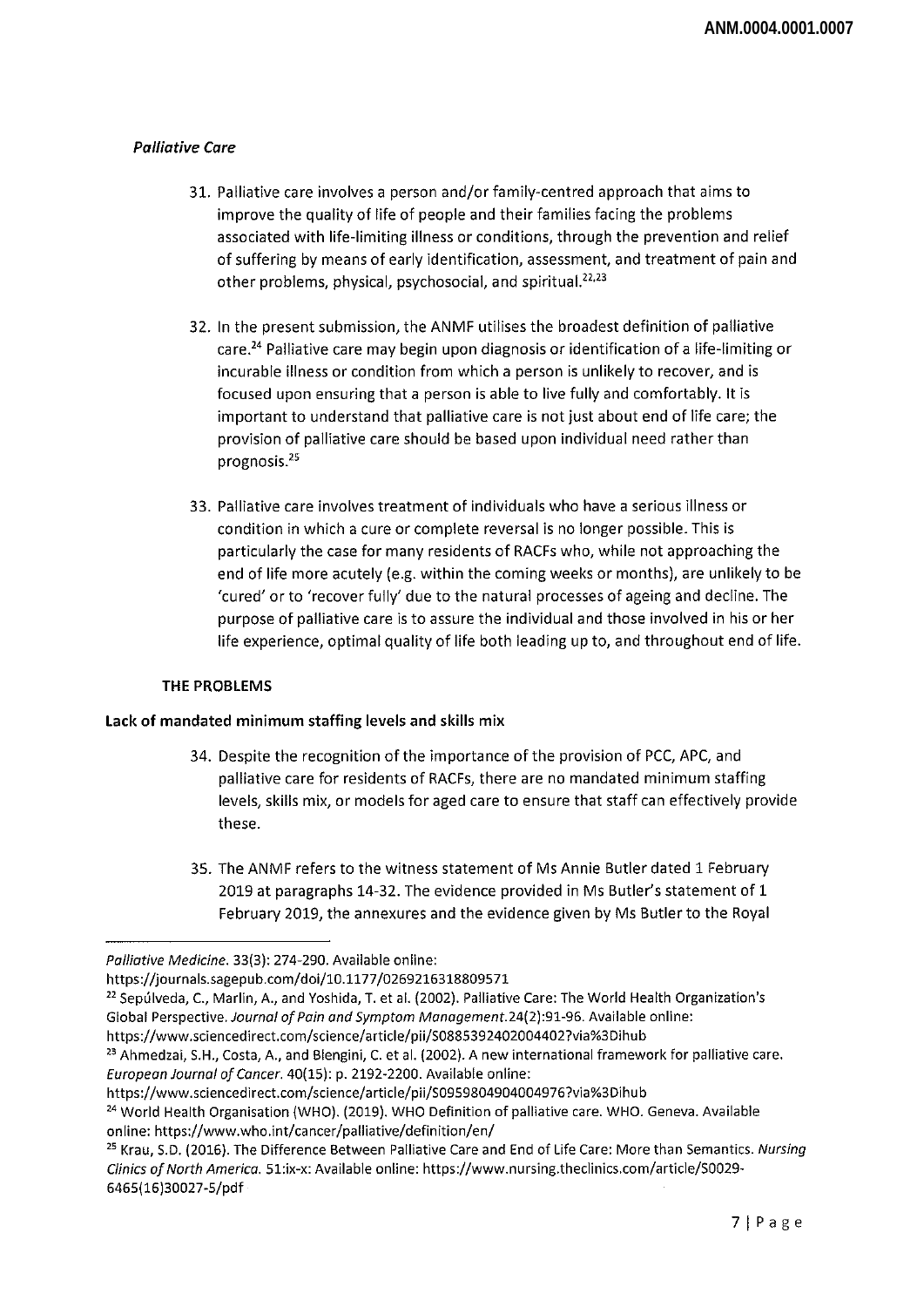Commission on 13 February 2019 with respect to the need for and benefits of mandated minimum staffing levels and skills mix is equally pertinent to the provision of PCC, APC, and palliative care in RACFs.

- 36. It is likely that low numbers of staff (i.e. low staffto resident ratios), underresourcing, and inadequate organisational and business models significantly hamper RACF staff from providing quality PCC. A RACF's capacity to provide good personal and clinical care is strongly contingent on adequate staffing; both the number of staff and their qualifications and training.
- 37. The findings ofthe ANMF's National Aged Care Survey 2019 indicated that although end of life discussions did occur with residents and families at their workplaces, they were often problematic. Survey participant's responses highlighted the difficulty for many, both staff members, who are not trained in the process, and families and residents, in confronting and dealing with end of life issues. Because of a reluctance to discuss the pathways to 'dying well' participants also recognised that families' expectations can be unrealistic.
- 38. The survey report included these comments from RACF staff members in relation to the above and the impact that high workloads and lack of adequate staffing levels have upon PCC, ACP, and palliative care:
	- /. *"Time is an issue to have a proper discussion and assistfamilies tofill in the form, especially when some familiesfind the topic very sensitive,*
	- *ii. The discussions are had and then rarelyfollowed through as staffeither don't have the time to put end oflife wishes in place or do not have the experience required.*
	- *Hi. No end oflife pathways in place that are satisfactory to meeting the needs of these residents and not enough trained staffand time to sit with the residents and theirfamilies to discuss these issues to provide the palliative care and comfort measures in the facility ifthe resident chooses to do so.*
	- *iv. But it is often put off until the absolute necessary like when the resident is already dying and the family is already stressed and so they don't want to think about it and that leaves the staffin opposition quite often without advanced care directives because it gets left."*

# **Lack of specific training**

39. The 2012 and 2016 Aged Care Workforce Surveys found that direct care workers in the aged care sector identified "palliative care" (and dementia) as one ofthe top two areas where they require further education and training.<sup>26,27</sup>ln 2016, palliative

http://www.agedcarecrisis.com/images/pdf/The\_Aged\_Care\_Workforce\_Report.pdf

<sup>27</sup> Mavromaras, K., Knight, G., and Isherwood, L., et al. (2017). National Institute of Labour Studies, Flinders University (2013). The aged care workforce 2012: Final report. Available online:

<sup>&</sup>lt;sup>26</sup> King, D., Mavromaras, K., and Wei, Z., et al. (2013). National Institute of Labour Studies, Flinders University (2013). The aged care workforce 2012: Final report. Available online:

https://agedcare.health.gov.aU/sites/g/files/netl426/f/documents/03\_2017/nacwcs\_final\_report\_290317.pdf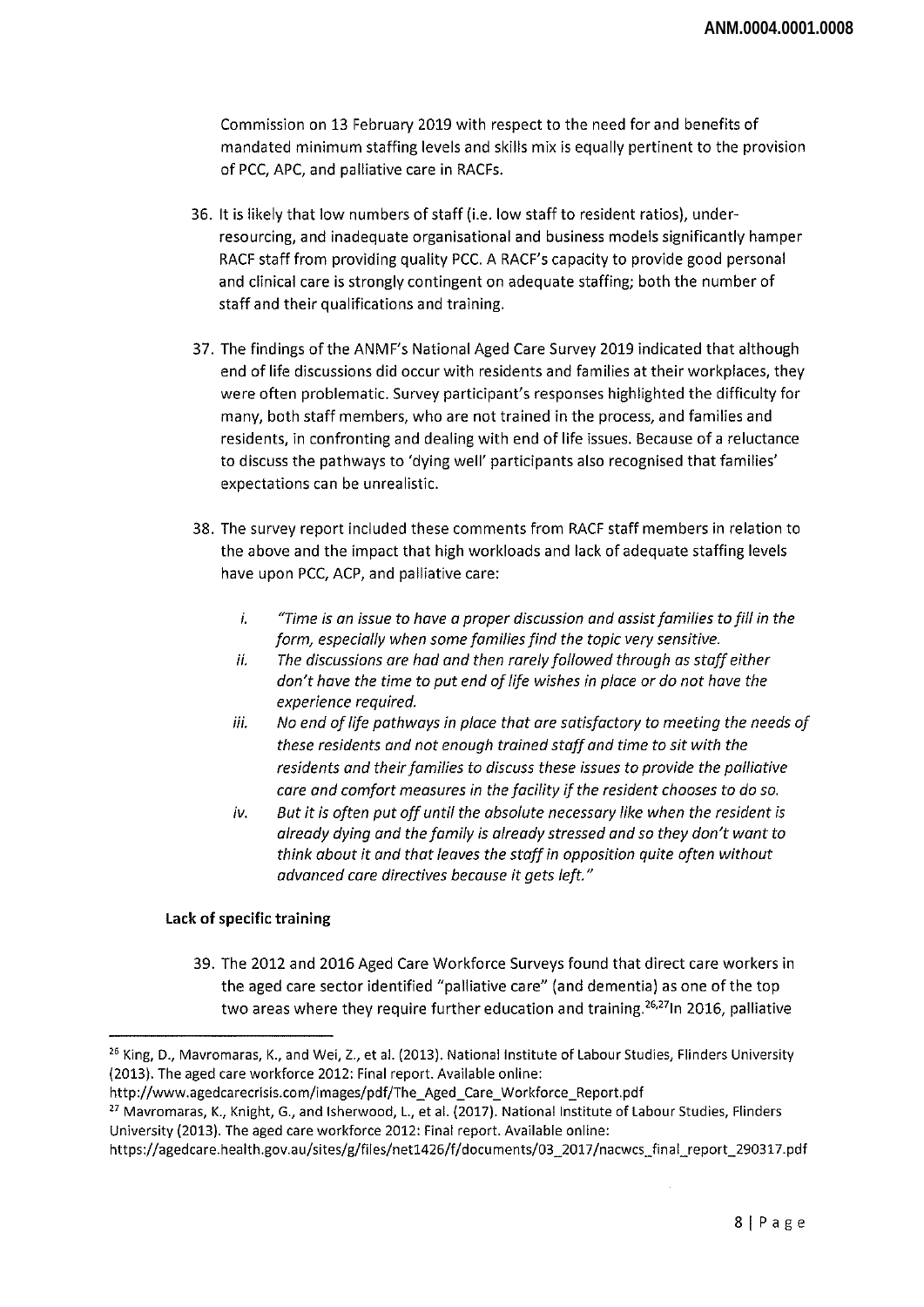care, one of the most common areas of specialisation within the aged care workforce along with dementia care and mental health training, remains a high priority for future workforce training particularly in regional and rural areas where access to training is lower.

- 40. There is a lack of specialist trained nurses and care workers providing PCC, ACP, and palliative care. Residents, their relatives and loved ones should be able to be confident that staff are trained and supported to provide the type of care that is required and desired by residents. Generic training may not be sufficient for ensuring that palliative care is provided in a person-centred manner, or that ACP are carried out collaboratively and sensitively.
- 41. Nurses, particularly registered nurses, are vital to the provision of ACP in RACFs, where factors such as communication, leadership, and critical thinking skills are known to enable nurses to positively impact upon the uptake of ACP. Lack of knowledge and education regarding ACP reduces the confidence of RACF staffto engage in ACP discussions with residents and is associated with poor uptake of ACP. Additionally, low awareness, absence or complexity of written information, and difficulties with understanding the details of ACP among residents and families is <sup>a</sup> barrier to the uptake and successful implementation of ACP in RACFs. Nurses who are trained and supported to increase their knowledge and confidence with ACP enable improved uptake of ACP.<sup>28</sup>
- 42. Good practice ACP is supported by effective multi-disciplinary collaboration between health and aged care professionals with residents and their family members to explain medical and legal terms and lessen the burden for residents and family members and residents. The specific expertise of nurses and the presence of wellintegrated, standardised processes and documentation for ACP in RACFs are also central.<sup>29</sup>
- 43. Stafftraining and ongoing professional development regarding ACP in the absence of adequate staffing levels is not effective on its own, as time constraints are <sup>a</sup> known barrier to ACP and these time constraints themselves are often due to lack of enough staff.<sup>30,31</sup> To deliver best practice ACP, there need to be enough trained staff available to have the necessary time to discuss ACP with RACF residents and family members.

<sup>&</sup>lt;sup>28</sup> Batchelor, F., Hwang, K., and Haralambous, B., et al. (2019). Facilitators and barriers to advance care planning implementation in Australian aged care settings: A systematic review and thematic analysis. *Australasian Journal on Aging.* [Early View Version]. Available online: https://onlinelibrary.wiley.com/doi/full/10.1111/ajag.12639

 $29$  Ibid.  $30$  Ibid.

<sup>&</sup>lt;sup>31</sup> Ampe, S., Sevenants, A., and Smets, T., et al. (2017). Advance care planning for nursing home residents with dementia: Influence of'we DECide' on policy and practice. *Patient Education and Counselling.* 100(1): 139-146. Available online: https://www.sciencedirect.com/science/article/pii/S0738399116303524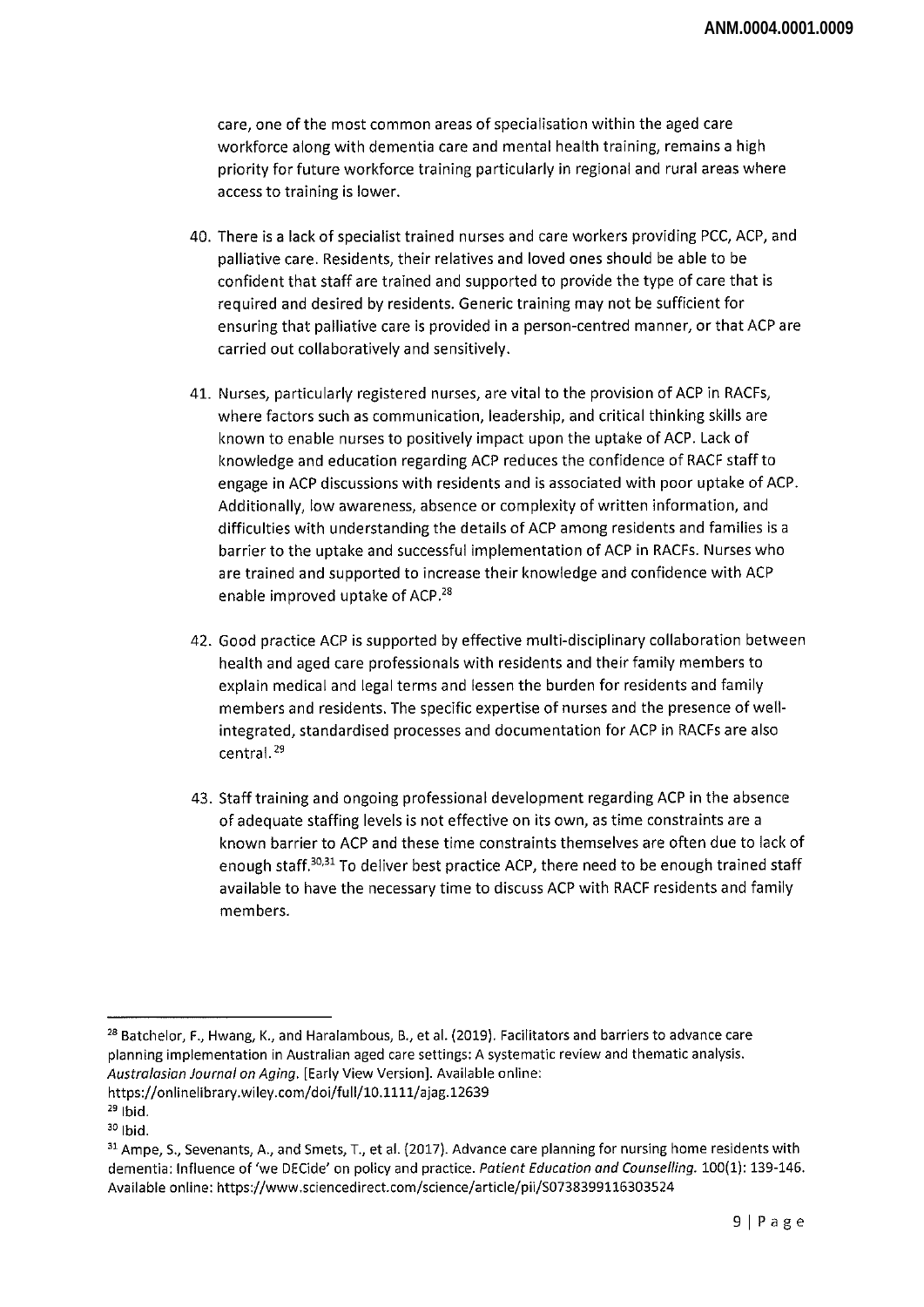### **Care workers, PCC, ACP, and palliative care**

- 44. While nurses provide much ofthe necessary planning and care around palliative and end of life care including ACP due to their training and expertise, care workers are also greatly involved in the delivery of care for RACF residents.
- 45. Care workers are important members ofthe care team in RACFs and have <sup>a</sup> valuable role in the delivery of PCC.<sup>32</sup> It is important to note however, that many care workers have not undertaken the same level and type of education and training as nursing staff, so may not have the same advanced skills and understanding of the concepts and practical aspects of the delivery of PCC.
- 46. While nurses are regulated providing a system that should ensure unsuitable nurses do not remain in aged care - care workers are not subject to a statutory scheme that ensures fitness and suitability for the role.
- 47. Care workers who lack training and education in PCC and end of life care including ACP and palliative care may not enable the best-practice delivery of these vital features of care in residential facilities. Care workers in Australia have been found to have a reasonable but relatively superficial understanding of PCC.<sup>33</sup> One reason for this may be a global gap in PCC education for care workers. $34$
- 48. Despite the absence of specific PCC education for care workers, they do have understandings ofthe practice dimensions of caring for people at the end of life and themselves require effective support, for example to assist with the emotional challenges of caring for dying residents and their families with whom close emotional attachments have formed.35
- 49. As experienced by nurses, lack of time to spend with residents in a psychosocial context is a noted barrier to the provision of PCC by care workers.<sup>36</sup> Teamwork is a key enabler of PCC among care workers and is based on findings that many care tasks require multiple staff to work together and to support one another to deliver safe, effective care.<sup>37</sup> To support teamwork, there must be a sufficient number and skills mix present to ensure that care workers can work collaboratively and be supervised and coordinated by skilled and experienced nursing staff with specific training and education in PCC, ACP, and palliative care.

<sup>33</sup> Oppert, M.L., O'Keefe, V.J., and Duong, D. (2018). Knowledge, facilitators and barriers to the practice of person-centred care in aged care workers: a qualitative study. *Geriatric Nursing.* 39(6):683-688.

<sup>32</sup> Kadri, A., Rapaport, P., and Livingston, G. (2018). Care workers, the unacknowledged persons in personcentred care: A secondary qualitative analysis of UK care home staff interviews. *PLoS One.* 13(7):e0200031. Available online: doi: 10.1371/journal.pone.0200031

<sup>&</sup>lt;sup>34</sup> Colomer, J., and de Vries, J. (2016). Person-centred dementia care: a reality check in two nursing homes in Ireland. *Dementia.* 15(5):1158-1170. Available online:

https://journals.sagepub.com/doi/10.1177/1471301214556132

<sup>35</sup> Vandrevala, T., Samsi, K., and Rose, C, et al. (2016). Perceived needs for support among care home staff providing end of life care for people with dementia: <sup>a</sup> qualitative study. *InternationalJournal ofGeriatric Psychiatry.* 32(2): 155-163. Available online: https://onlinelibrary.wiley.com/doi/full/10.1002/gps.4451 <sup>36</sup> Ibid. 33.

<sup>37</sup> Ibid. 33.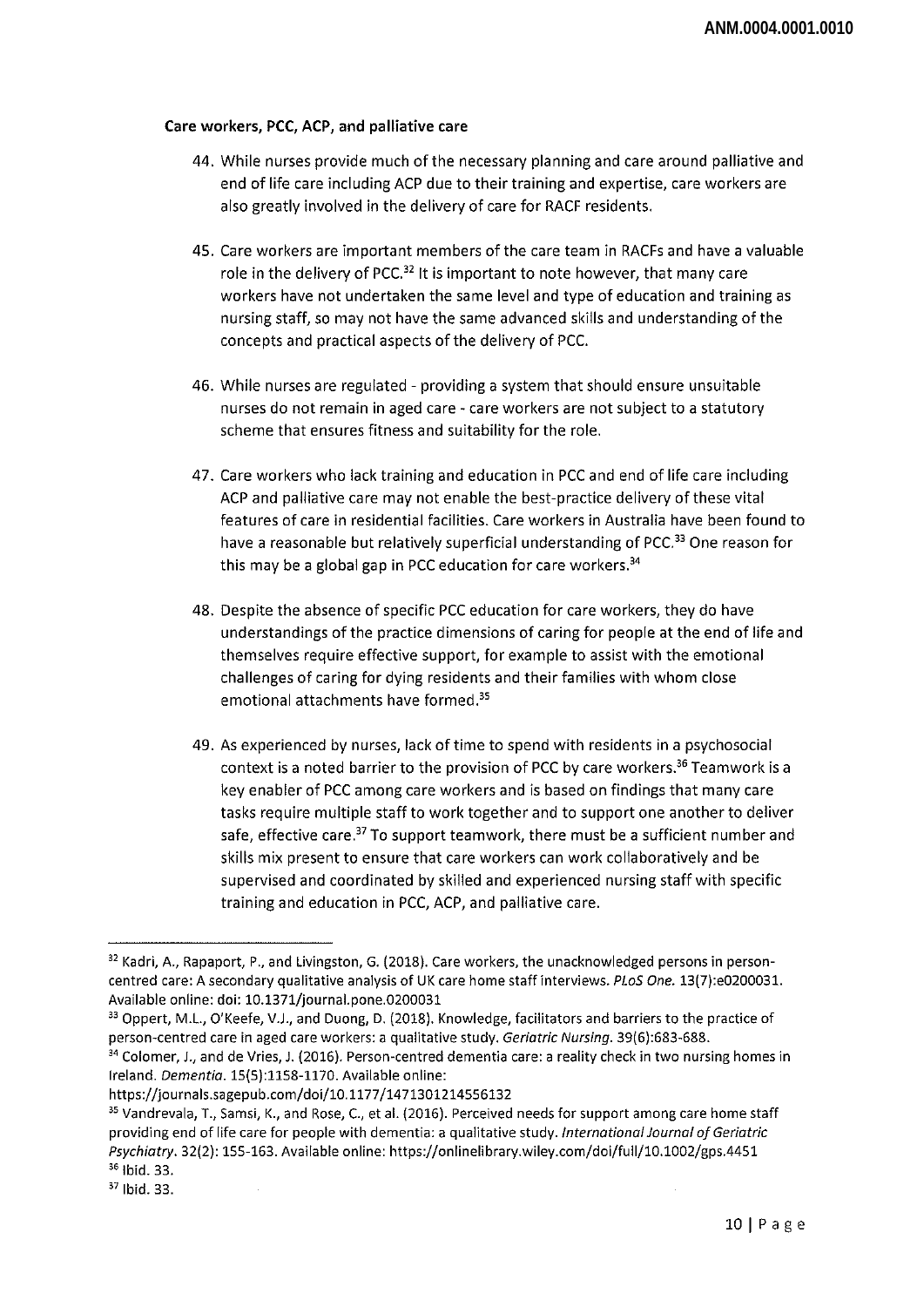50. The average stay in an RACF is 2.5 years and more than 80% of exits from RACFs are due to death, further around 56% of people who exit from home care enter RACFs.<sup>38</sup> It is clear then, that many people should receive palliative and end of life care within RACFs. Good person centred practice for end of life care involves careful symptom assessment and management, skilled management of pain, discomfort, and distress, and compassionate and collaborative engagement with residents and their relatives regarding ACP.<sup>39</sup> As noted by the Australian College of Nurses:<sup>40</sup>

> *"This is clearly the domain of nurses, and patients who are in need of this level of care require specialised* [registered nurse] *input, supervision and support. However, seniorAustralians are receiving* [end of life] *care by* [unregulated healthcare workers] *with no or minimal training in dignified* [end of life] *care to ensure the wishes of these individuals are respected (i.e. advanced care directives)."*

51. This issue of skills mix and appropriate level oftraining and regulation for members providing dementia care is highlighted in the following member comment from the 2019 ANMF survey (emphasis added):

> *"The excessive reliance of the aged care sector on unregulated workers goes against the research on appropriate skill mix levels. Aged care is a complex area requiring specialised skills in order to provide safe and appropriate care for residents. Staffneed to have skills and knowledge of the common comorbidities facing the elderly, in the management ofdementia and other mental health and behavioural issues, in palliative and end oflife care, pain management and wound care. Staff also need to be able to assess the condition ofresidents effectively to prevent deterioration and avoid illnesses and incidents with early intervention and appropriate clinical management. At present, there are toofew registered and enrolled nurses - and Assistants in Nursing/Personal Care Attendants/Care Companions simply do not possess the level ofskill required to ensure adequate and safe care delivery. It is recognised that these unregulated staffdo playa vital role in aged care, however, their increasing presence within the workforce means they are often required to undertake roles that are outside their scope of practice. This is particularly concerning due to the vulnerability ofresidents in aged care and the inherent potentialfor harm in the delivery of care."*

<sup>&</sup>lt;sup>38</sup> Australian Institute of Health and Welfare (AIHW) GEN Aged Care Data. (2019). People leaving aged care. Australian Government. Available online: https://www.gen-agedcaredata.gov.au/Topics/People-leaving-agedcare

<sup>39</sup> Schroeder, K. and Lorenz, K. (2018) Nursing and the future of palliative *care. Asia Pacific Journal ofOncology Nursing.* 5(l):4-8. Available online: https://www.ncbi.nlm.nih.gov/pmc/articles/PMC5763437/

<sup>40</sup> Australian College of Nurses (ACN). (2019) White Paper: Regulation of the unregulated health care workforce across the health care system. Australian College of Nurses. Available online:

https://www.acn.edu.au/wp-content/uploads/white-paper-regulation-unregulated-health-care-workforceacross-health-care-system.pdf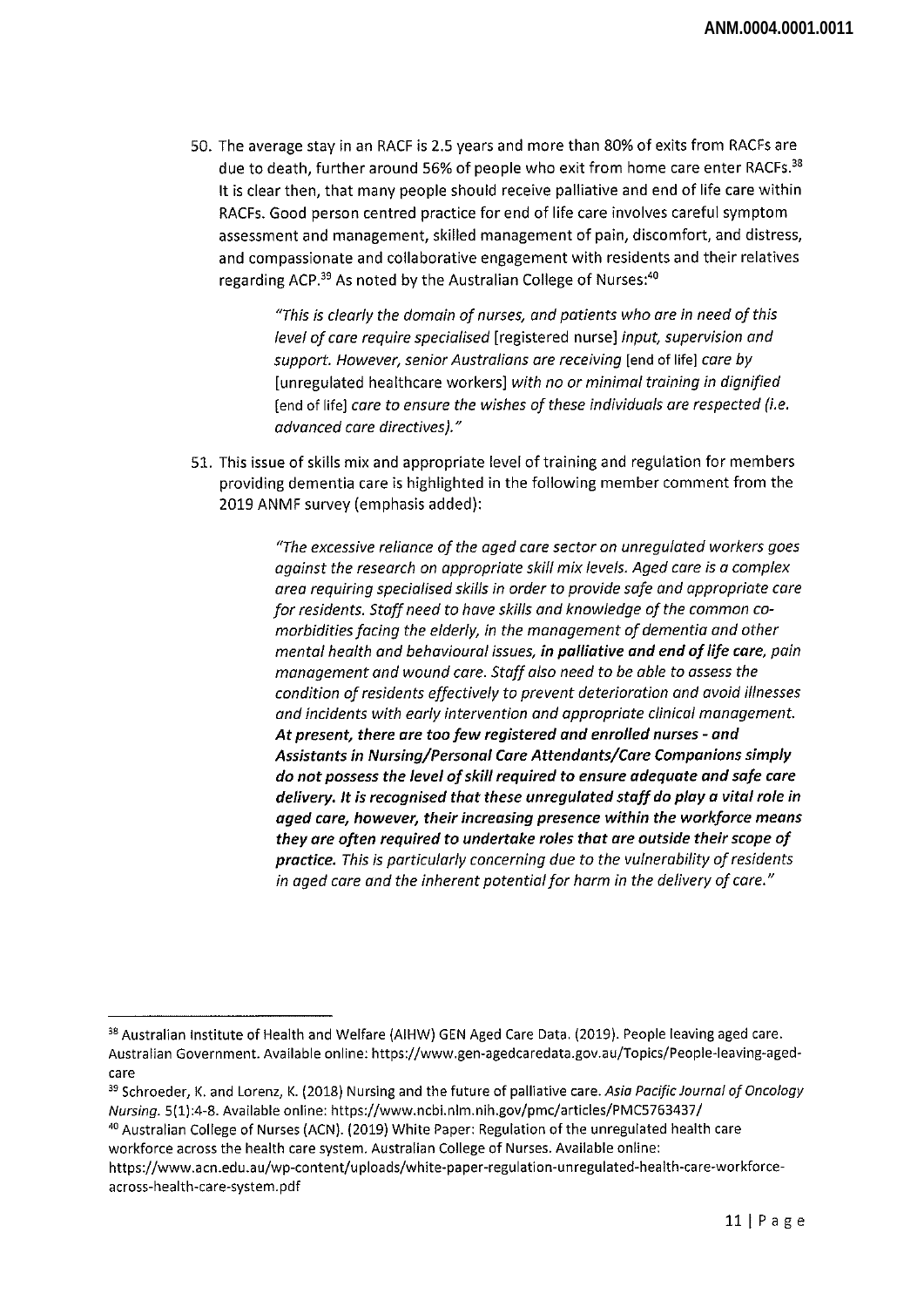### Lack of access to palliative care in RACFs

- 52. Access to palliative care in Australian RACFs can be poor, especially for people with dementia who may have challenges effectively participating in person-centred, collaborative end of life care such as palliative care and ACP discussions. They may be particularly at risk of poorer access.<sup>41</sup>
- 53. A recent Productivity Commission Report highlighted the poor state of palliative care and end of life care in many RACFs and noted that this concern was shared by both Alzheimers Australia and Palliative Care Australia.<sup>42</sup> Unmanaged, severe pain is a frequent problem where without 24-hour nurse cover, residents may wait hours for proper pain relief. This report also noted that RACFs can be 'reluctant' to accept new residents who are dying due to an inability to provide care due to there being too few registered nurses. Additional staff and more training is urgently required to ensure that palliative care and end of life care are improved. Indeed, Palliative Care Australia noted that in RACFs, the *'structure and staffmix is heavily weighted in the lower paid unregulated staff (PCAs) [personal care assistants] with inadequate levels of qualified healthcare staff especially outside standard business hours'.*

#### Poor integration with other aspects of health care

- 54. If care is not provided in an integrated context utilising the knowledge and skills of <sup>a</sup> range of health professionals, including nurses, care workers, doctors and allied health professionals, care can be missed, not delivered in a timely fashion or best health outcomes are not achieved. This is particularly pertinent for palliative and end of life care.
- 55. The provision of care provided within a RACF must also be closely integrated with other healthcare providers, such as local general practitioners, specialists (e.g. in palliative care) hospital, and respite care. This is of particular importance in the context of palliative care, end of life care, and ACP where involvement of other healthcare professionals can become increasingly necessary. Where there is inadequate or failed communication between healthcare providers the risk of errors and missed care increases considerably. People at the end of their lives, and especially those with dementia, are particularly vulnerable to the risks of failed or inadequate communication.
- 56. At the end of life, transfers between care settings (e.g. to hospital emergency departments) can be difficult and traumatic for both residents and their relatives/loved ones. As noted by the Productivity Commission, which noted that end of life care appears to be poorly provided in many RACFs:

*"Too many people who, with appropriate support, could and would choose to die at home or in their aged care residence, die in hospital. Providing end oflife care*

<sup>41</sup> Alzheimer's Australia (2013). Paper 37: Quality of residential aged care: The consumer perspective p 4. https://fightdementia.org.au/sites/default/files/20131112\_Paper\_37\_Quality\_of\_Residential\_Aged\_Care.pdf <sup>42</sup> Australian Government Productivity Commission. (2018). Introducing Competition and Informed User Choice into Human Services: Reforms to Human Services. Report No. 85, Canberra. Available online: https://www.pc.gov.au/inquiries/completed/human-services/reforms/report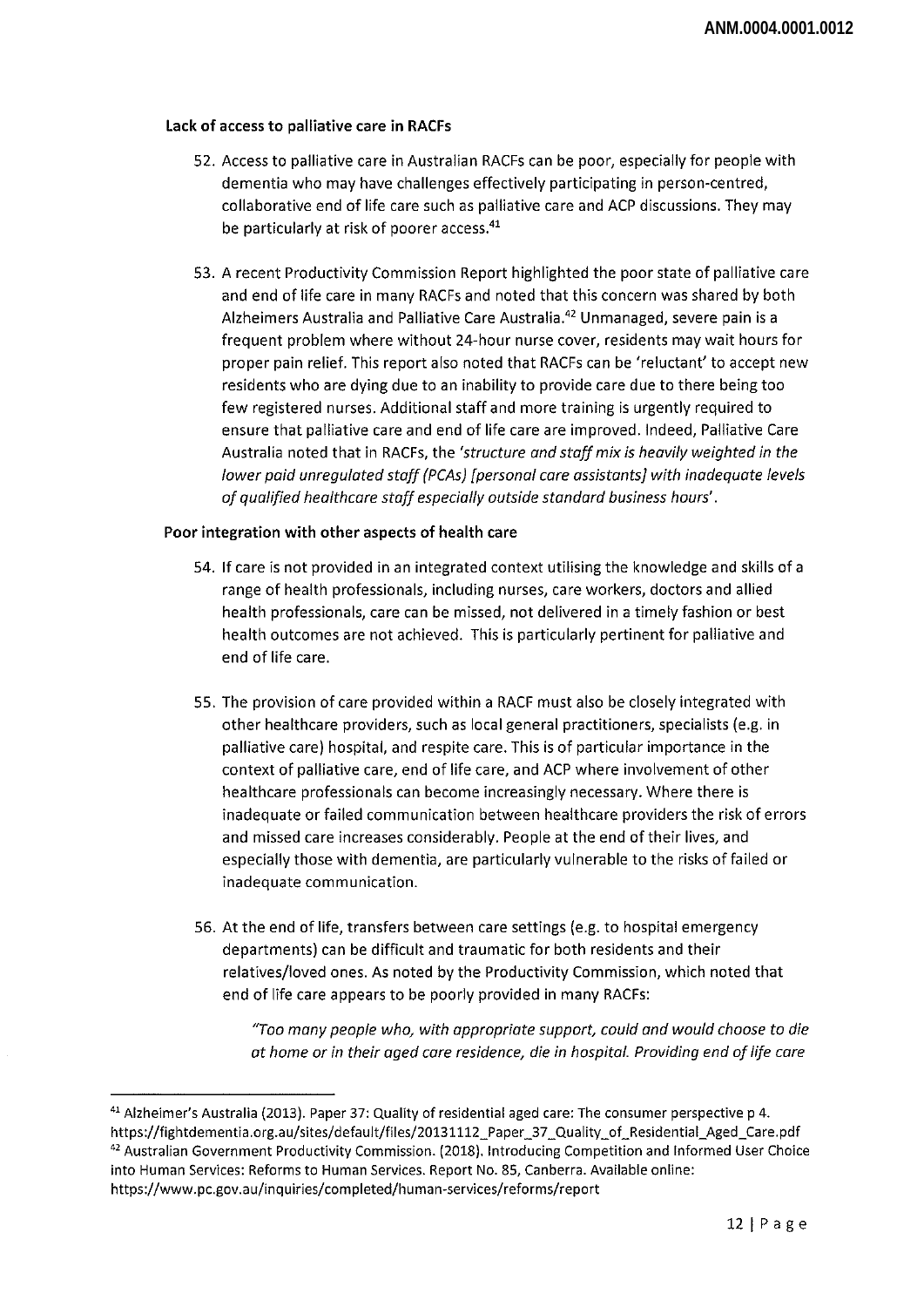*for these people where they live would better meet their clinical needs and reflect their choices."43*

- 57. Unnecessary transfers at the end of life should be minimised, and staff collaboration and communication with residents and their relatives/loved ones is an important way that this could take place. Families often play a significant role in resident transfer decisions in reaction to changes in condition. Relatives' insecurities with RACF care; unpreparedness for end of life; absent/inadequate ACP; and lack of communication and agreement within families regarding care goals are often linked with relatives' desire to transfer residents from a RACF to a hospital at the end of life.44 This was also identified by aged care staff members in the ANMF's 2019 Survey:
	- *i. "But they [ACP] are not done frequently enough or in-depth enough, leaving residents andfamilies with unrealistic expectations and RNs left with no alternative than to send to hospital even when they do not believe it would be ofsignificant benefit to the resident*."
- 58. Improved communication and lack of access to appropriate and timely palliative care support and expertise in RACFs may contribute to frequent but potentially unnecessary and harmful transfers at the end of life. Improving palliative care within RACFs though improved staffing levels, skills mixes, training, and integration with multidisciplinary health care professional and specialists would improve the delivery of person-centred end of life care.

**What is needed to provide best practice person centred care, advance care planning and palliative care?**

#### **Workforce support**

- 59. Mandated minimum staffing levels and skills mixes with the capacity to deliver person centred palliative care and ACP must be introduced and published to ensure that consumers are able to make informed decisions regarding the choice of RACF before entering residential aged care and to be confident that there are enough staff with the right education and qualifications to deliver best practice person-centred care.
- 60. The aged care workforce should be trained in PCC, palliative care, and participating in ACP- whether at certificate, diploma or degree level. Training, mentoring, and professional development should be ongoing and reflect evidence based best practice.

<sup>43</sup> Ibid.

<sup>44</sup> Stephens, C., Halifax, E., and Bui, N. et al. (2015). Provider Perspectives on the Influence of Family on Nursing Home Resident Transfers to the Emergency Department: Crises at the End of Life. *Current Gerontology and Geriatrics Research.* Article ID 893062. Available online: https://www.hindawi.com/journals/cggr/2015/893062/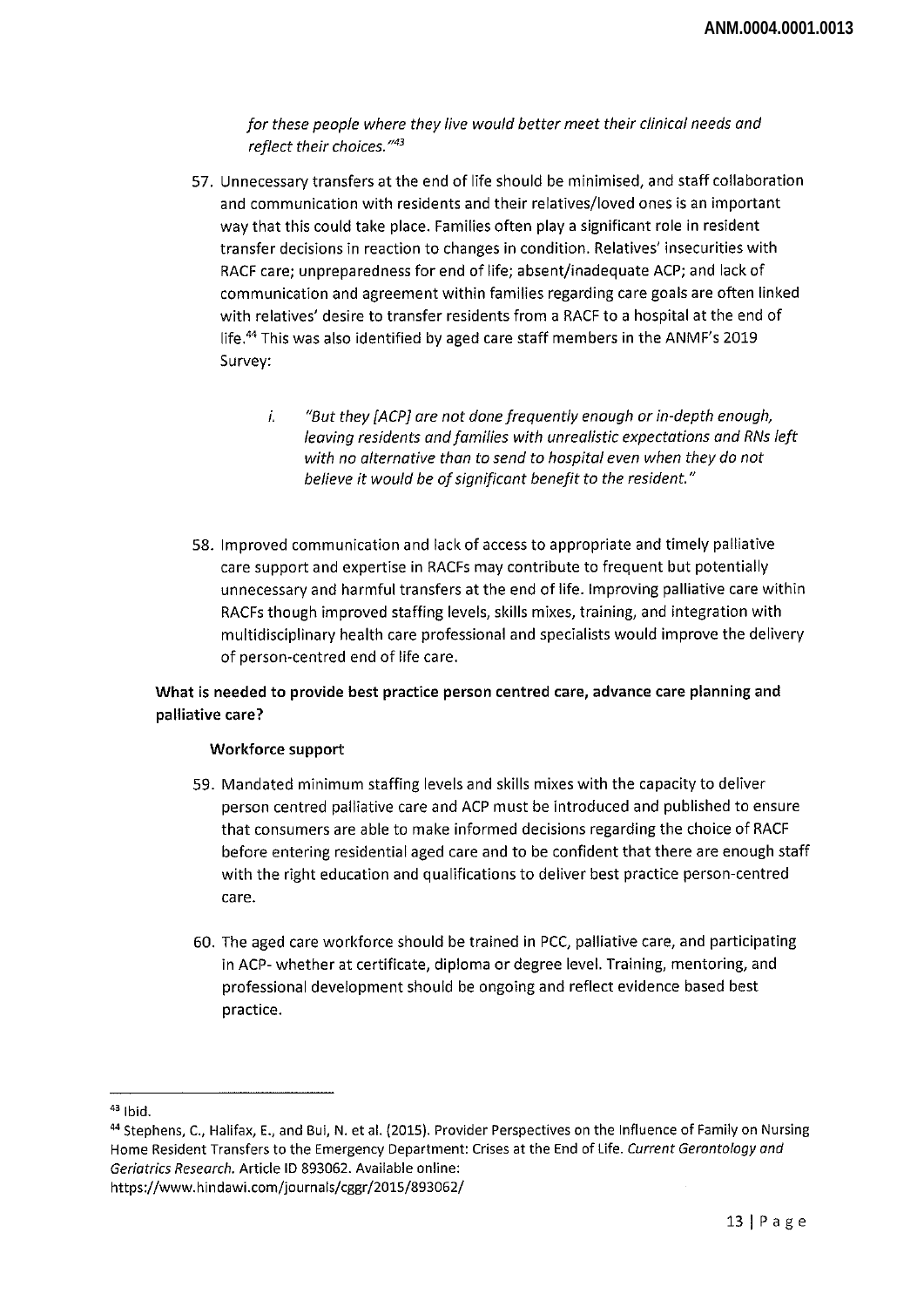- 61. In line with the Australian Productivity Commission's recommendations; aged care providers should be required to ensure that clinically trained staff hold ongoing conversations with RACF residents about their future care needs. This would ideally be part of the role of nurses or nurse practitioners employed in the RACF but could also be undertaken by general practitioners or as part of an arrangement with an external palliative care service. Care workers are also part of ACP, however, are not suitably trained and prepared to lead in this role.<sup>45</sup>
- 62. To meet the needs ofthe growing population of older people including people with dementia and people from diverse social and cultural backgrounds living in RACFs, the workforce needs to increase and itself become more diverse. Work conditions, remuneration, and career structures should be in place to attract suitably qualified people to work in RACFs who are able and qualified to provide PCC.

### **Regulatory standards**

- 63. The new Aged Care Quality standards will become operational on 1 July 2019. These standards are welcomed, however in regards to staffing and skills mix for residential care they still do not go far enough. They do not provide minimum staffing and skills mix requirements for residential providers to be assessed against. Without including mandated minimum staffing and skills mix requirements, it will be impossible to ensure that the right staff are available to deliver upon the new standards.
- 64. It is also important that ongoing evaluation against the new Aged Care Quality standards is completed to ensure that RACFs are meeting their intended requirements. Along the same line, evaluation of RACFs to ensure that adequate minimum staffing levels and skills mixes are maintained is also required.
- 65. Clinical quality indicator data will be required to be submitted from all Commonwealth funded RACFs from 1 July 2019. Providers must measure, monitor and report data on pressure injuries, use of restraint and unplanned weight loss. This measure is supported, however the data needs to be collected in a validated, consistent way enabling it to be appropriately compared and analysed to improve care outcomes.
- 66. Further, beyond the basic monitoring, collection, and reporting ofthis data, robust examination and analysis must occur in order to identify the risk factors and causes that underlie these outcomes. This will be vital to future implementation of measures to reduce risk, improve outcomes and deliver on ensuring continuous improvements to care in RACFs.
- 67. Greater regulatory requirements and oversight must be supported by government in the funding and staffing of those regulatory bodies, including engaging people with appropriate clinical expertise.

<sup>45</sup> Ibid. 42.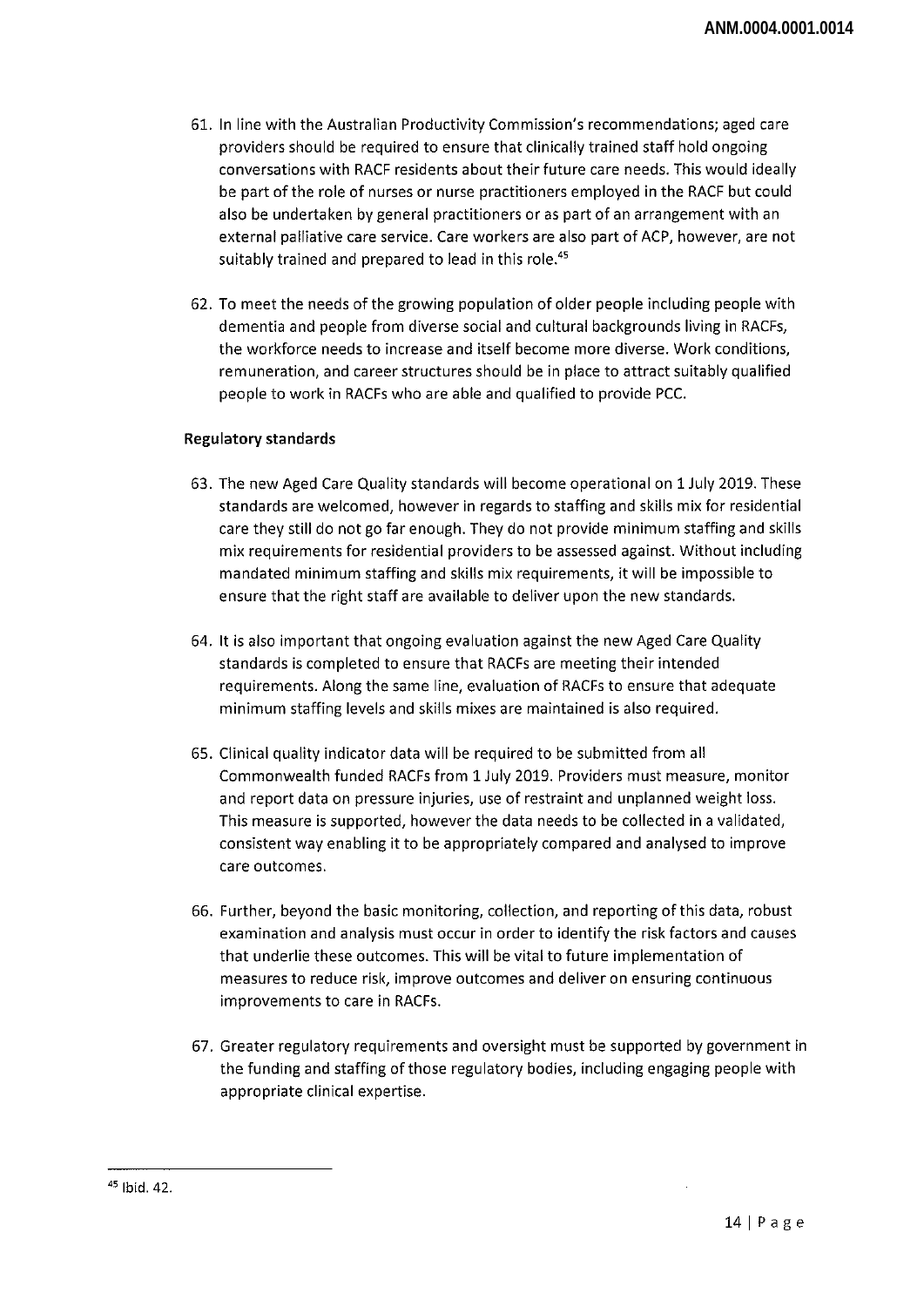68. The increase to regulatory oversight and standards must be met with commensurate increases to staffing levels and skills to ensure those regulatory requirements can be met. Any failure to meet standards must be looked at from a systemic rather than an individual level.

#### Best practice care

- 69. All residents of RACFs and/or their designated relatives or loved ones should have engaged in APCs with trained RACF staff. Plans should identify agreed care, treatment, behavioural strategies, and wishes ofthe individual. Where agreed with the resident or designated relative, ACP should also include person-centred palliative care and end of life planning.
- 70. Advance care plans setting out health and wellbeing goals regarding person-centred palliative and end of life care should be in place and reviewed regularly with the resident and/or their designated relatives or loved ones. Plans should reflect the individual's wishes and balance dignity of risk with the capacity to ensure the safety and wellbeing of others.
- 71. Facilities should be built or designed for the purpose offacilitating PCC that offer secure, safe spaces and reflect best evidence-based practice - such as providing home-like, comforting surroundings, sensory, and calm areas. It is important to note however that the diverse and increasing clinical needs of RACF residents must also be supported by sufficient clinical capacity and that to provide good practice palliative care in place, a RACF must also be considered to be a healthcare facility.
- 72. Person centred care must be provided in settings that acknowledge diversity. Cohorts of people with dementia such as CALD groups, LGBTQI+ people, younger people, and others have different care needs that must be considered, discussed, and met in collaboration with trained staff.
- 73. Evidence-based models of nurse-led palliative and end of life care should be considered. Nurse practitioners and registered nurses in RACFs can play a leading role in coordinating palliative and end of life care and also work collaboratively with other multidisciplinary healthcare professionals within and outside RACFs as required that would result in better quality care and more accessible care, particularly for people in regional and remote areas.
- 74. The capacity of nurse practitioners to fill unmet demand for assessment, coordination and delivery of health care should be expanded and explored. Nurse practitioners are highly skilled and capable of meeting this demand.
- 75. The work of nurses and care workers should be supported and complemented by general practitioners, geriatricians, allied, and specialist health professionals.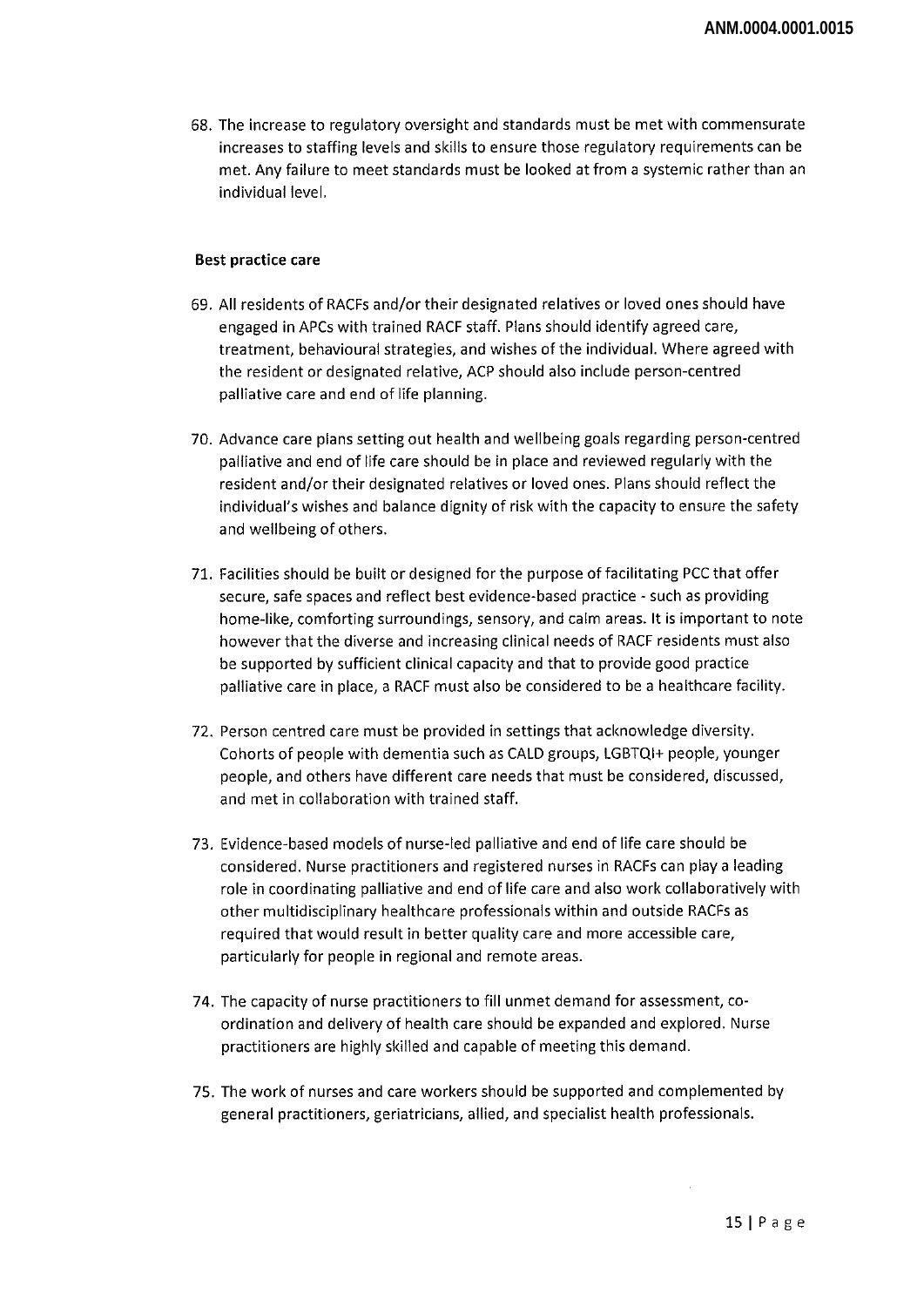- 76. There should be a multi-disciplinary, integrated approach to person-centred, palliative and end of life care of people in RACFs and when accessing acute, specialist, or respite care.
- 77. Residential aged care facilities should be encouraged to form health partnerships with acute health care providers, such as medical centres and hospitals and with palliative care providers to maximise health care capacity and integration.
- 78. Technology should be utilised creatively and to minimise unnecessary transfer and movement of people for end of life care. For example, teleconferencing and telehealth services between RACFs to other health care providers, such as nurse practitioners or specialists, will both reduce distress for people with dementia and increase access to health care. The Nurse Practitioner Reference Group to the Medicare Benefits Schedule Review Taskforce has recommended that telehealth consultations should take place via telephone where clinically appropriate (i.e. without requiring a video connection) which would also improve RACF access to broader healthcare professional support and services and be especially useful to rural, regional, and remote RACFs.<sup>46</sup>
- 79. Trained staff such as registered nurses and nurse practitioners should work collaboratively with residents and their relatives/loved ones to help explain palliative care and end of life so that person-centred care plans and decisions can be made such as those around transfers and ACP.
- 80. All individuals must be treated with dignity and respect. At all times any intervention should be in accordance with agreed PCC plans, subject to medical and clinical review both initially and ongoing and recognise diversity and the needs of the individual and their relatives/loved ones.
- 81. A cultural shift to viewing the provision of aged care as providing person centred health care should be encouraged. Where relevant, palliative care should be integrated into the whole range of aged care services- from care support in the home, to residential care, from mild to severe dementia and end of life care. At all times, the experience of the person moving through the health care system, along with that of their relatives/loved ones should be central.
- 82. With the right levels of staffing and skills mix within RACFs that also support and facilitate optimum multidisciplinary collaboration between healthcare professionals and partnership and involvement of residents and their loved ones or relatives in person-centred, palliative care the distress associated with transfer to acute facilities for end of life care that could otherwise be delivered within an RACF could be avoided.47 Palliative care should focus on interventions that improve quality of life in

<sup>46</sup> Medicare Benefits Schedule Review Taskforce Nurse Practitioner Reference Group (MBS NPRG). (2018). Report from the Nurse Practitioner Reference Group. Available online: https://www.acnp.org.au/mbs-review <sup>47</sup> Mitchell S.L, Teno, J.M., Intrator, 0., Feng, Z., and Mor, V. (2007) Decisions to forgo hospitalization in advanced dementia: a nationwide study Journal of the American Geriatrics Society 55(3):432-438 DOI: 10.1111/j. 1532-5415.2007.01086.x